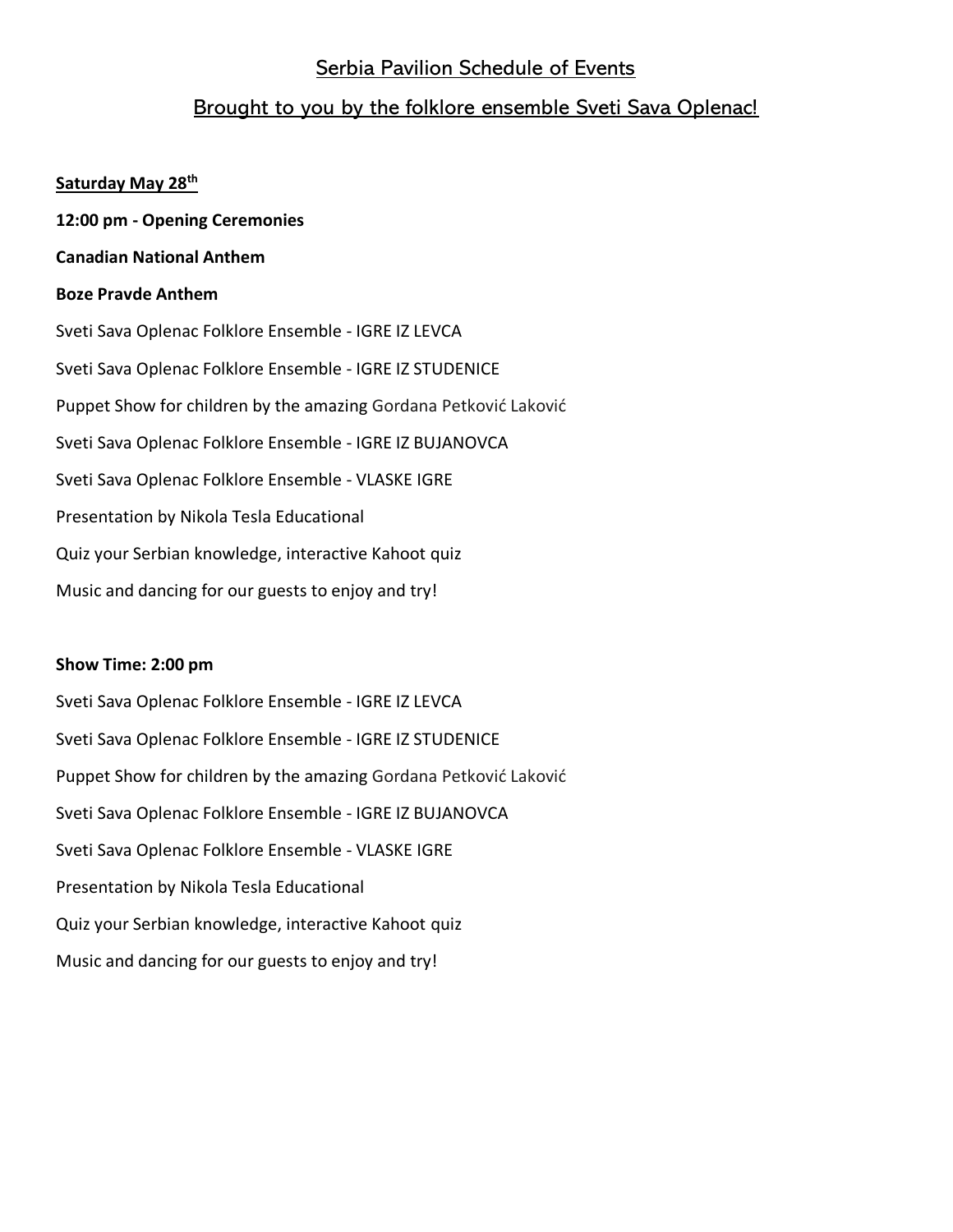### **Show Time: 4:00 pm**

Sveti Sava Oplenac Folklore Ensemble - IGRE IZ LEVCA Stevan Sindelic - Slavoje Sveti Sava Oplenac Folklore Ensemble - IGRE IZ STUDENICE Puppet Show for children by the amazing Gordana Petković Laković Sveti Sava Oplenac Folklore Ensemble - IGRE IZ BUJANOVCA Sveti Sava Oplenac Folklore Ensemble - VLASKE IGRE Presentation by Nikola Tesla Educational Quiz your Serbian knowledge, interactive Kahoot quiz Music and dancing for our guests to enjoy and try!

#### **Show Time: 6:00 pm**

Sveti Sava Oplenac Folklore Ensemble - IGRE IZ LEVCA Sveti Sava Oplenac Folklore Ensemble - IGRE IZ STUDENICE Folklore Group from Guelph *Mladost* Splet Igara iz Sumadije choreographer Dragan Cokic Sveti Sava Oplenac Folklore Ensemble - IGRE IZ BUJANOVCA Stevan Sindelic - Klasije Sveti Sava Oplenac Folklore Ensemble - VLASKE IGRE Puppet Show for children by the amazing Gordana Petković Laković 'Jorgovan' Sv Nikola Folklore - Barton, Hamilton - IGRE IZ CRNE TRAVE (Artistic Director: Angela Coric) Sing-A-Long to the song Pukni Zoro and then live music and dancing for our guests to try and enjoy! Nikola Tesla Educational Presentation Quiz your Serbian knowledge, interactive Kahoot quiz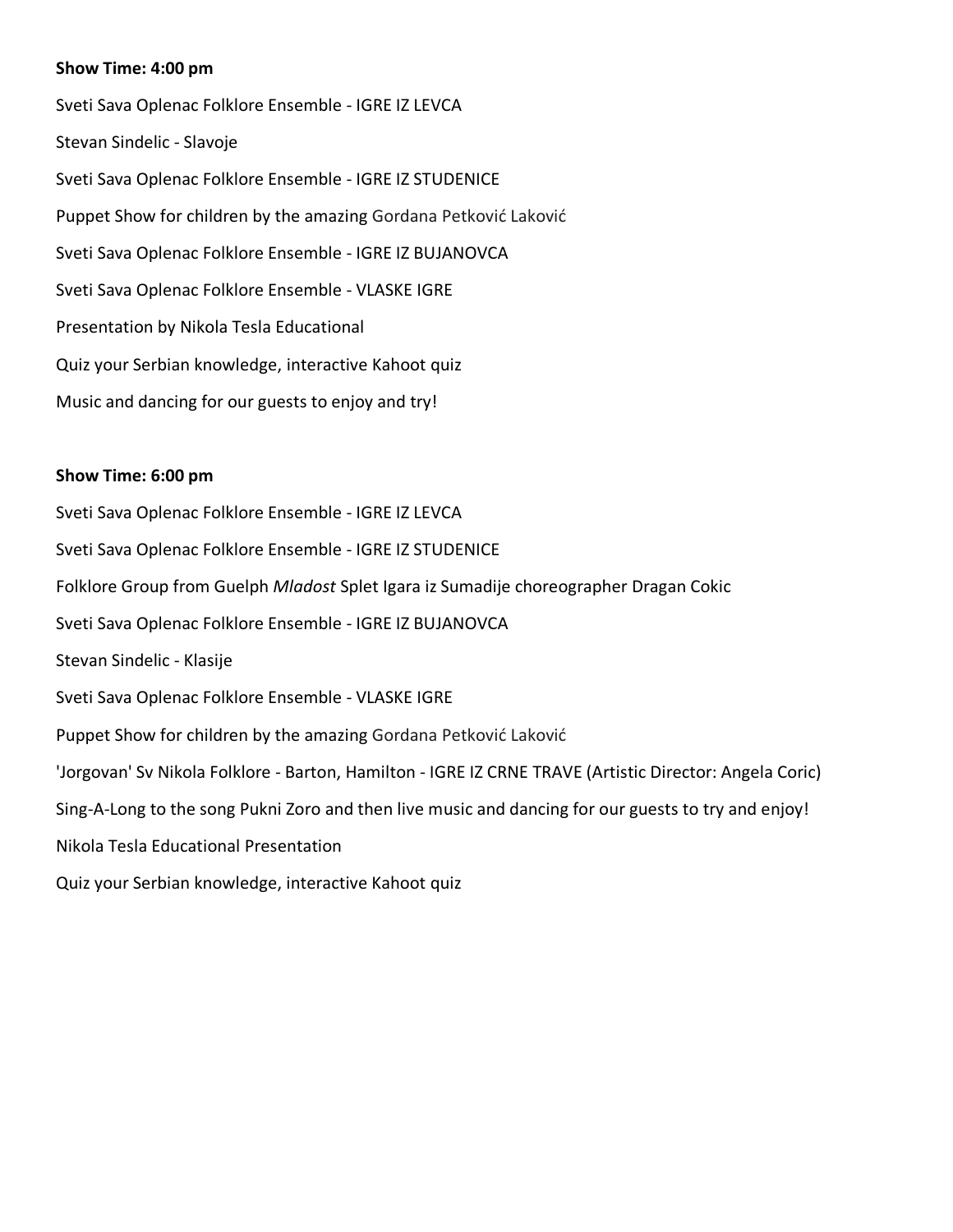# **Show Time: 8:00 pm**

Sveti Sava Oplenac Folklore Ensemble - IGRE IZ STUDENICE 'Jorgovan' Sv Nikola Folklore - Barton, Hamilton - IGRE IZ CRNE TRAVE (Artistic Director: Angela Coric) Sveti Sava Oplenac Folklore Ensemble - IGRE IZ BUJANOVCA Stevan Sindelic – Pripemni Sveti Sava Oplenac Folklore Ensemble - VLASKE IGRE Nikola Tesla Educational Presentation Quiz your Serbian knowledge, interactive Kahoot quiz Sing-A-Long to the song Djurdjevdan Music and dancing Nikola Tesla Educational demonstration at dusk 8:45 with a Tesla coil – everyone interested, go outside!

### **Show Time: 9:30 pm**

Sveti Sava Oplenac Folklore Ensemble - IGRE IZ STUDENICE Stevan Sindelic - Pripremni Sveti Sava Oplenac Folklore Ensemble - IGRE IZ BUJANOVCA Stevan Sindelic - Klasije Sveti Sava Oplenac Folklore Ensemble - VLASKE IGRE Music and dancing!

Program Closed

\*\*\*\*\*\*\*\*\*\*\*\*\*\*\*\*\*\*\*\*\*\*\*\*\*\*\*\*\*\*\*\*\*\*\*\*\*\*\*\*\*\*\*\*\*\*\*\*\*\*\*\*\*\*\*\*\*\*\*\*\*\*\*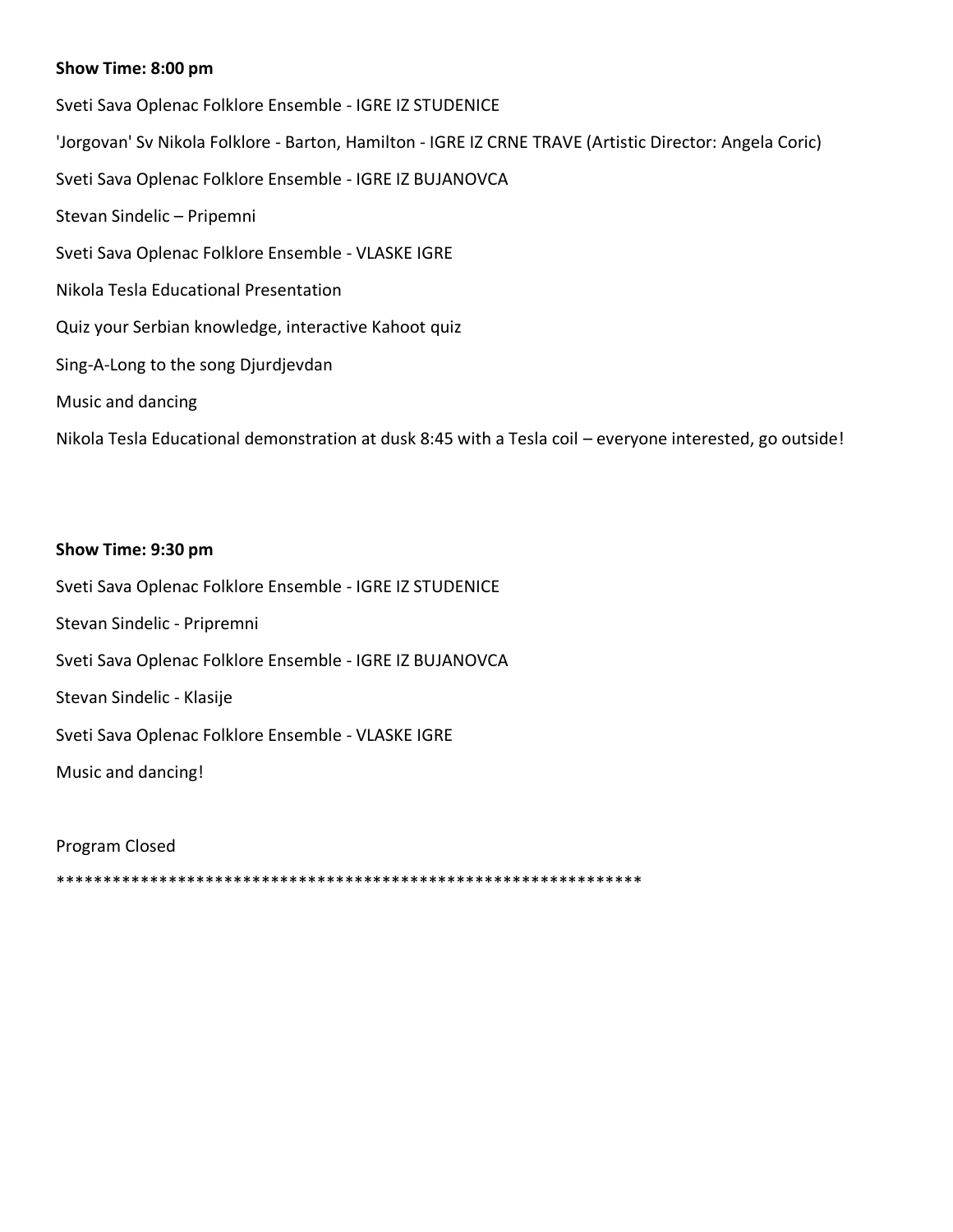### **Sunday May 29, 2022**

#### **Show Time: 12:00 pm**

Sveti Sava Oplenac Folklore Ensemble - IGRE IZ LEVCA Sveti Sava Oplenac Folklore Ensemble - IGRE IZ STUDENICE Puppet Show for children by the amazing Gordana Petković Laković Sveti Sava Oplenac Folklore Ensemble - IGRE IZ BUJANOVCA NIKOLA TESLA Presentation Sveti Sava Oplenac Folklore Ensemble - VLASKE IGRE Live music and dancing!

#### **Show Time: 2:00 pm**

Sveti Sava Oplenac Folklore Ensemble - IGRE IZ LEVCA Sveti Sava Oplenac Folklore Ensemble - IGRE IZ STUDENICE Stevan Sindelic – Veterani Puppet Show for children by the amazing Gordana Petković Laković Sveti Sava Oplenac Folklore Ensemble - IGRE IZ BUJANOVCA NIKOLA TESLA Presentation Sveti Sava Oplenac Folklore Ensemble - VLASKE IGRE Quiz your Serbian knowledge, interactive Kahoot quiz Sing-A-Long to the song Pukni Zoro and then live music and dancing for our guests to try and enjoy! Live music and dancing!

#### **Show Time: 4:00 pm**

Sveti Sava Oplenac Folklore Ensemble - IGRE IZ LEVCA Sveti Sava Oplenac Folklore Ensemble - IGRE IZ STUDENICE Stevan Sindelic – Veterani Puppet Show for children by the amazing Gordana Petković Laković Sveti Sava Oplenac Folklore Ensemble - IGRE IZ BUJANOVCA NIKOLA TESLA Presentation